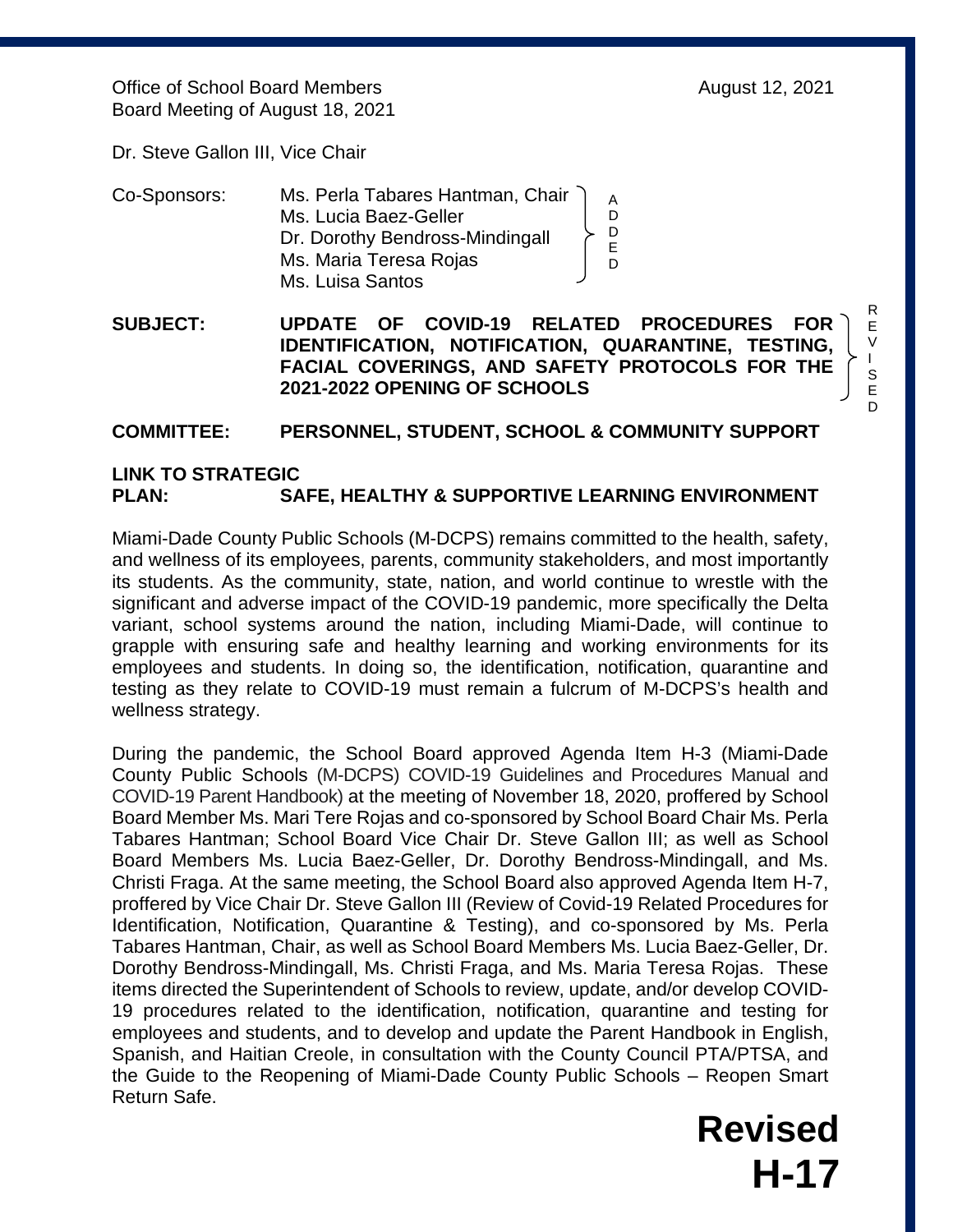Subsequent to those items, the Superintendent met with public health officials and representatives of the County Council PTA/PTSA to develop recommendations and insights on the type of information that students, parents/guardians and community stakeholders would find helpful to incorporate in the COVID-19 Parent Handbook and the Guide to the Reopening of Miami-Dade County Public Schools, and the updates were provided in English, Spanish and Haitian Creole.

In anticipation of the return of students and employees to in-person learning for the 2021-2022 school year, M-DCPS, as well as districts throughout the state of Florida, are being faced with an unprecedented increase in COVID-19 cases among unvaccinated and even in rare instances the vaccinated. In fact, Florida reported 21,683 new COVID-19 cases as of July 30, 2021, the single-highest daily COVID-19 case count since the pandemic began 18 months ago, according to Center for Disease Control data. The seven-day moving average soared to 15,817 on July 30th, a more than 750% increase since July 1, 2021. The patients filling hospitals at an alarming rate are different than in the past. They have reported to be younger and healthier. In the overwhelming majority of cases, the patients are unvaccinated. This year, as the Delta variant of the virus rampages through the state, Florida hospitals have added more than 7,000 new COVID-19 patients in just 21 days. The state's hospitals are reaching their capacity. According to a spokesperson for the Agency for Health Care Administration, Florida, nearly 84% of the state's inpatient hospital beds were in use on July 30, 2021, and nearly 86% of its intensive care unit beds. COVID-19 patients made up about one-third of the people admitted to intensive care. Both inpatient and intensive care usage rates are approaching the state's overall pandemic peak from July 2020, leaving short-staffed hospitals scrambling. Hospitals throughout Florida are cancelling elective surgeries, and the emergency transport in some counties have intermittently exceeded their capacity.

Local and State officials have stressed the importance of the vaccine as a critical tool to fight the virus, but more residents need to get vaccinated. Vaccines have been widely available to Floridians as young as 12 for months. They have been proven, in the overwhelming majority of cases, to prevent a person from suffering the worst effects of the virus.

The return of students and employees to the schoolhouse model has unquestionably heightened a sense of alarm, anxiety, and urgency in schools throughout the District.

Despite the confirmed dedication and tireless efforts, M-DCPS is now faced with an increased obligation to review, clarify, and improve plans, processes, and procedures for COVID-19 identification, notification, quarantine, and testing across the District and amongst all stakeholders including employees, parents, community members, and most importantly students. Inasmuch as current efforts have advanced the M-DCPS efforts to provide for a safe and healthy return to high quality teaching and learning experiences, there can be no ambiguity around issues pertaining to COVID-19 identification, notification, quarantine, testing, vaccinations, and even decisions pertaining to school closures.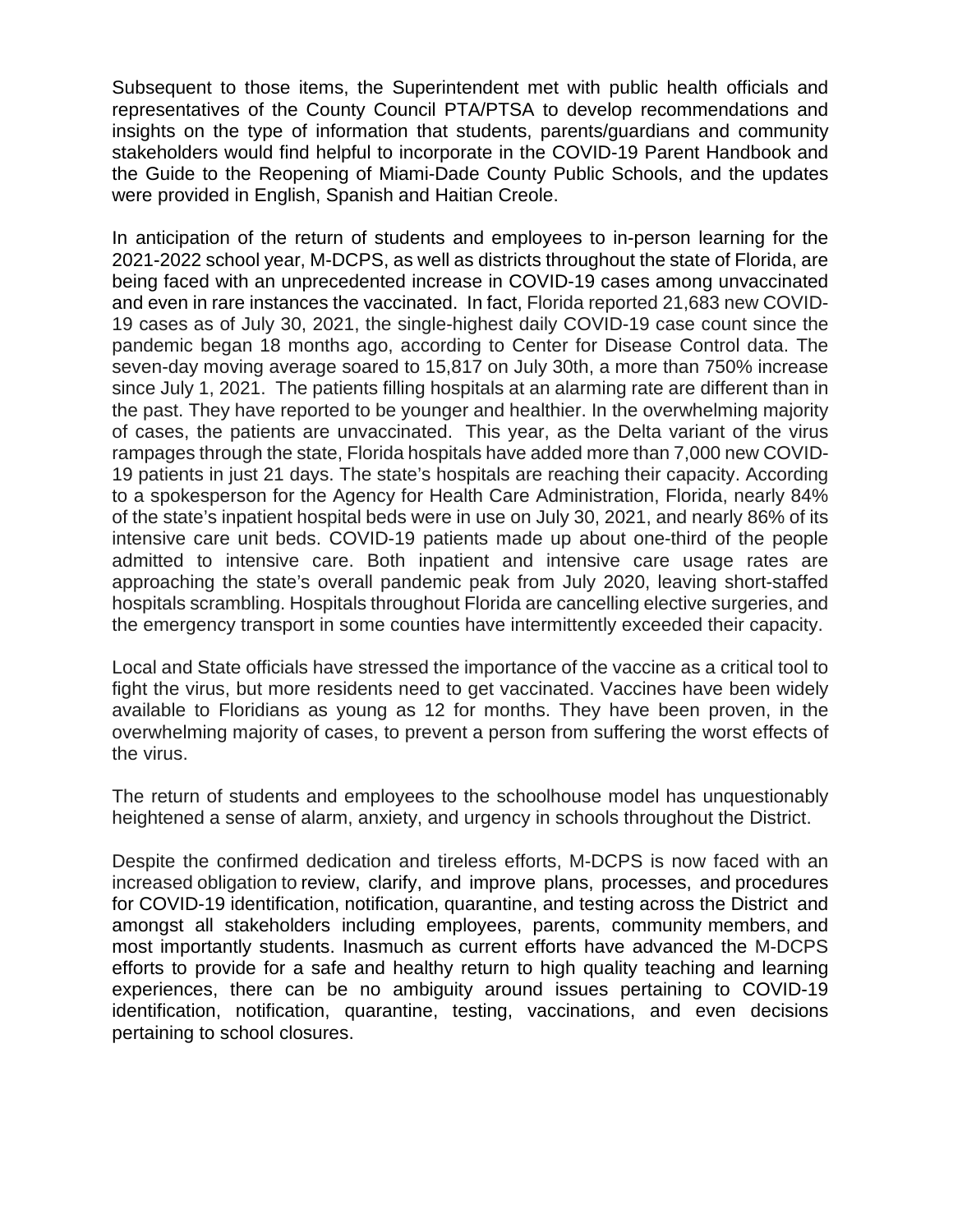Moreover, the Centers for Disease Control (CDC) and the American Academy of Pediatrics (AAP) have recently released updated guidance, recommending that all students over 2 years old, along with school staff, wear facial coverings indoors, regardless of whether they have been vaccinated against COVID-19. In the interest of student and employee safety, the wearing of facial coverings is strongly recommended during the school day and at school-related events. However, parents have a right to have their child attend public school without a facial covering. Such parental rights can be fully respected in a manner that promotes and protects schools from the spread of COVID-19. As such, any student not wearing a facial covering over the nose and mouth must, through his/her/their parent or guardian, complete the opt out procedures provided by his/her/their assigned school.

The need for students, employees and visitors to wear facial coverings inside school buildings should be revisited by the Superintendent every two weeks to determine if the approach should be revised in light of current community infection rates, hospitalizations, and other relevant factors as determined by local health officials, the CDC and the AAP. Should recommendations from the Florida Department of Education, Florida Department of Health, or other authoritative or controlling government health agencies, and/or the Miami-Dade County be revised, M-DCPS may revise their requirements related to the wearing of facial coverings to comply with their updated guidance. This item seeks to direct the Superintendent to update M-DCPS protocols, procedures, outreach efforts, administrative measures, notification, quarantine, and testing requirements, and provide those updates on the M-DCPS websites for all COVID-related information for the benefit of employees, parents, community stakeholders, and students. This item requests that a written update be provided to the School Board by August 19, 2021, and that a presentation regarding same be made at the September 1, 2021, Personnel, Student, School & Community Support Committee meeting.

This item has been reviewed by the School Board Attorney as to form and legal sufficiency.

## **ACTION PROPOSED BY**

**DR. STEVE GALLON III:** That The School Board of Miami-Dade County, Florida, direct the Superintendent to:

- 1. update procedures for COVID-19 related identification, notification, quarantine, and testing and confirm the process for COVID-19 testing for employees that confirm current positive or negative status;
- 2. update the implementation of the Board policies granting the Superintendent the authority to control communicable diseases and the spread of COVID-19, by authorizing the Superintendent to explore the feasibility of requiring facial coverings for all students, employees, contractors and visitors while inside M-DCPS school buildings, except for students whose parents exercise their right to affirmatively elect not to have their child wear facial coverings in school;